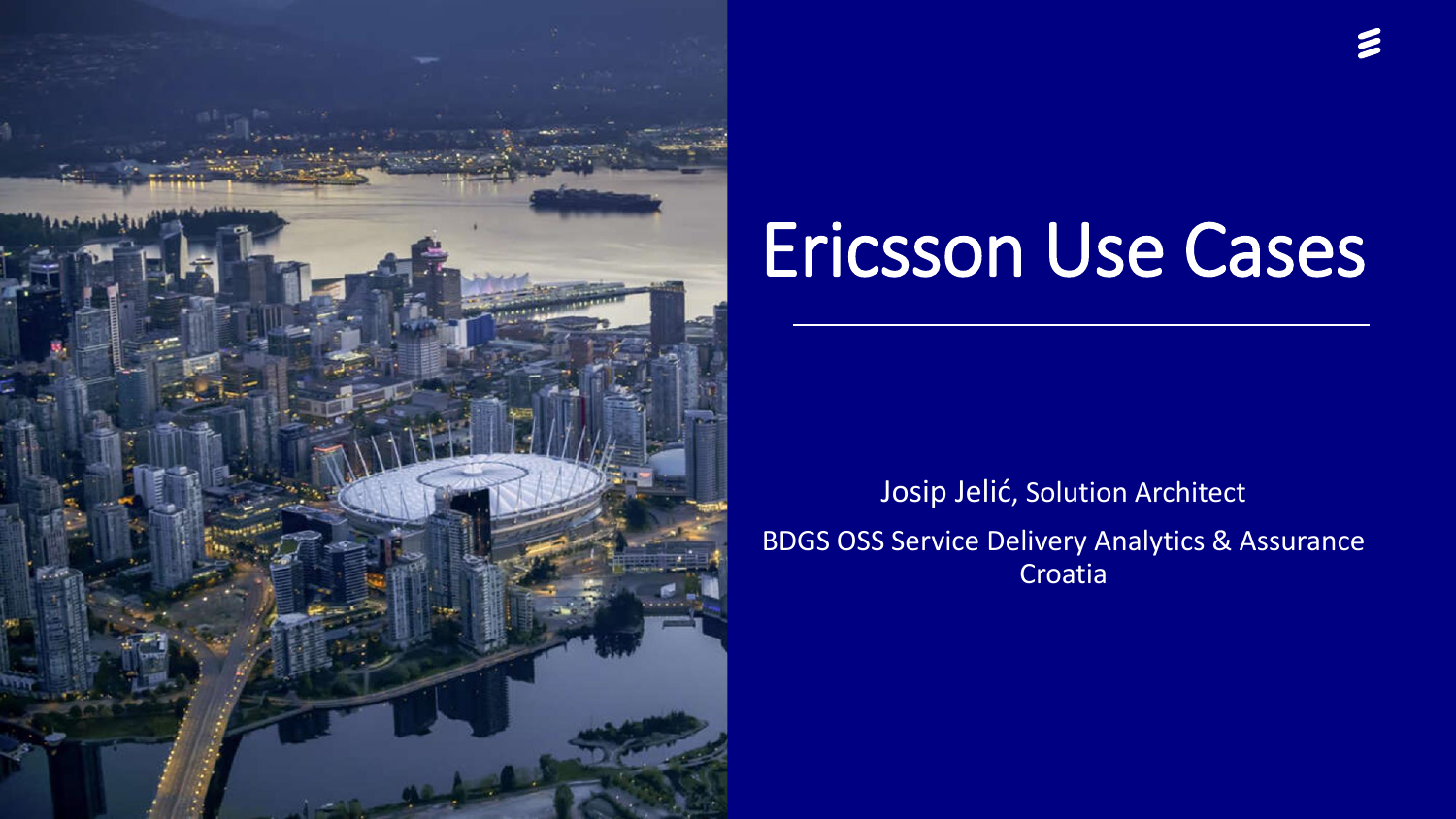### Device model breakdown



Bytes downloaded (Sum) **Bytes downloaded (Number of Subscribers)** 

#### **Challenge:**

Track subscribers vs. consumption

#### **TAC attribute:**

Individual UE model name and/or marketing name

#### **Outcome:**

 $^{\circ}$ ිම්)at $^{\circ}$ හිundles to stimulate higher data consumption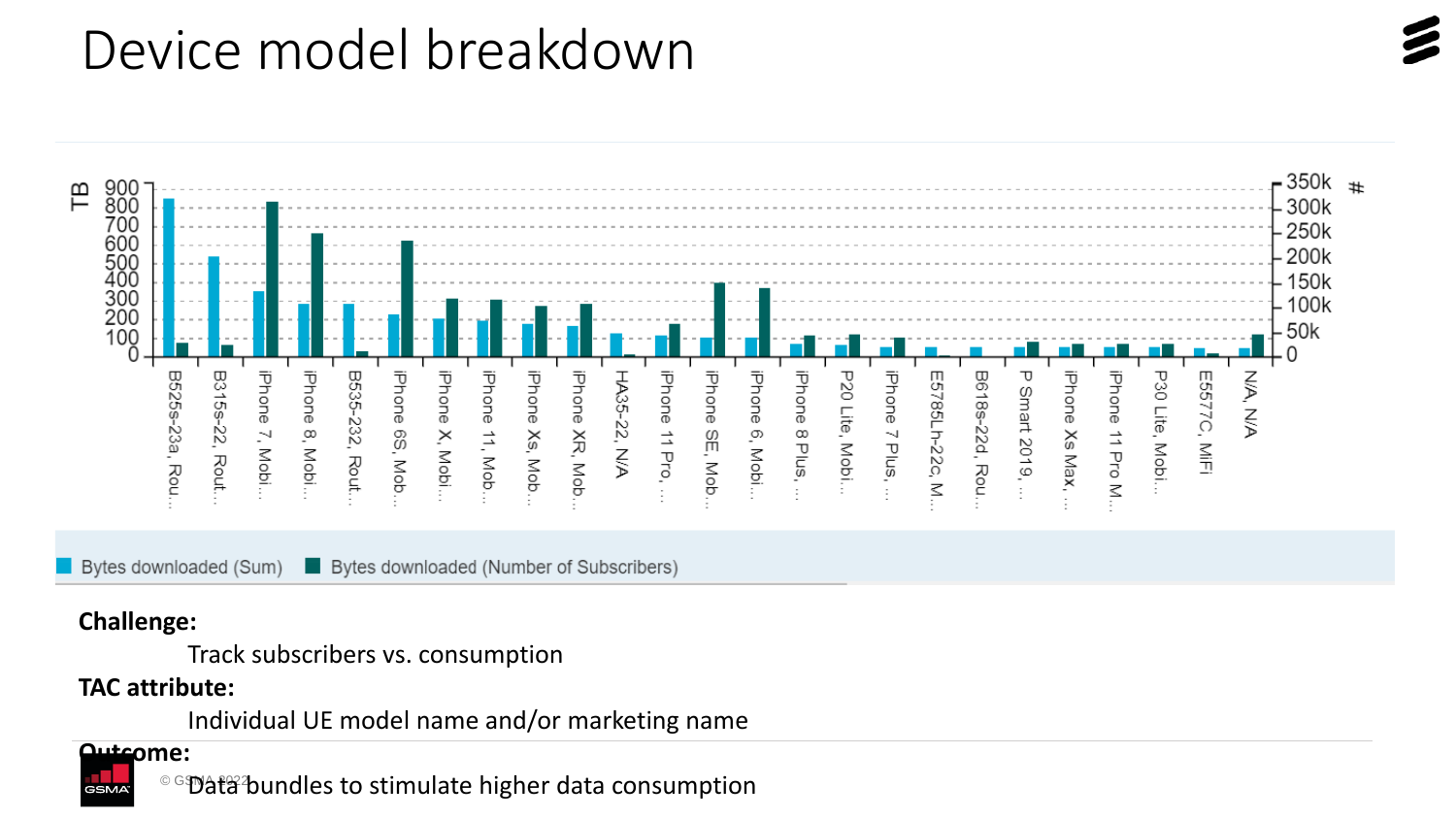### 5G UE performance - Galaxy S20 5G



**TAC attribute:**

**ome:** 

UE marketing name

© GSMA 2022 Early warning system spots issues to avoid customer dissatisfaction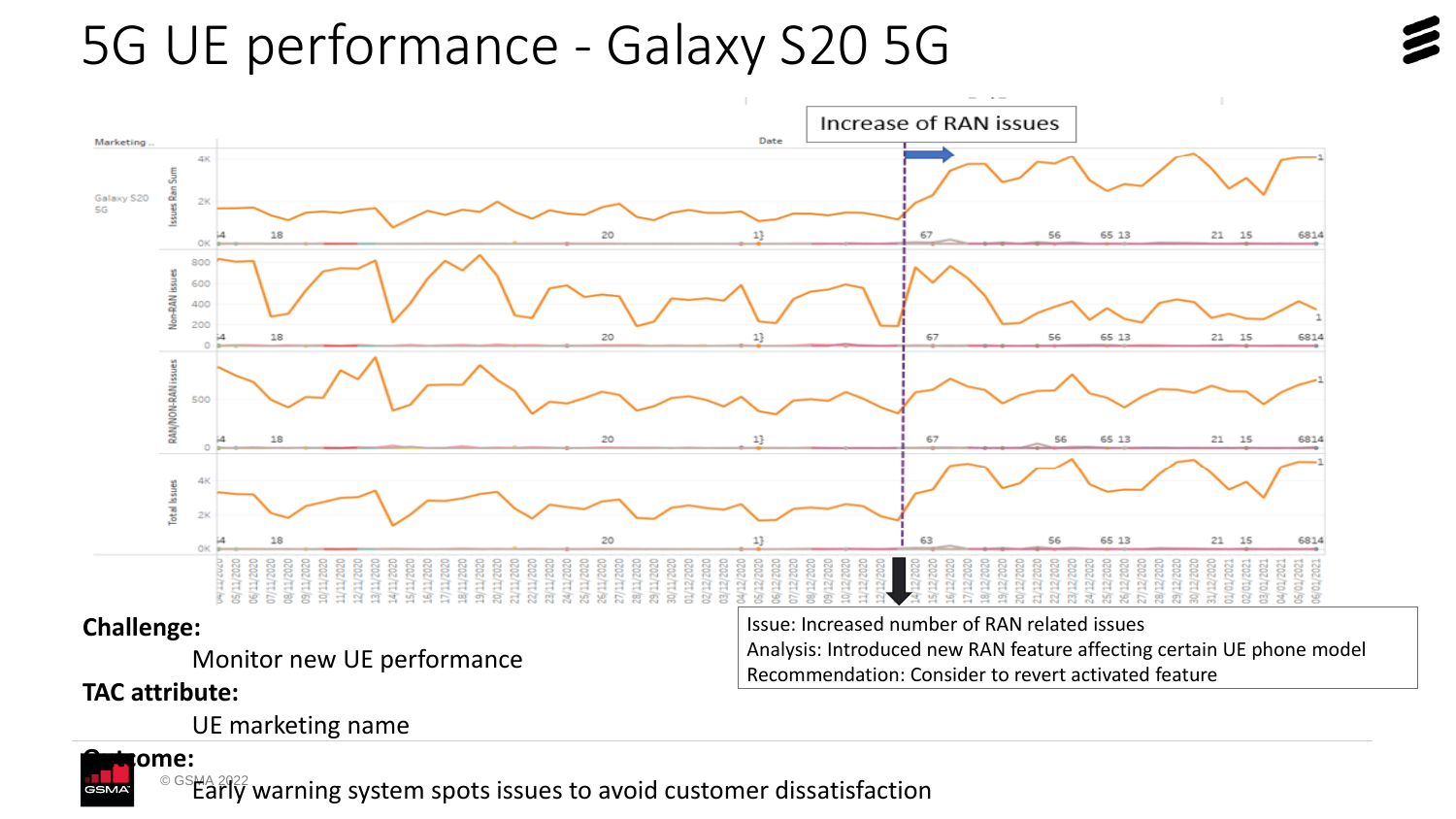### Types of terminals and usage





■ USB-PC ■ Smartphones ■ phone ■ Tablet ■ M2M



### **Challenge:**

Identifying UEs ripe for ARPU uplift

### **TAC attribute:**

UE types

### **Outcome:**

GSM,



**Users usage (MB/72hours)**